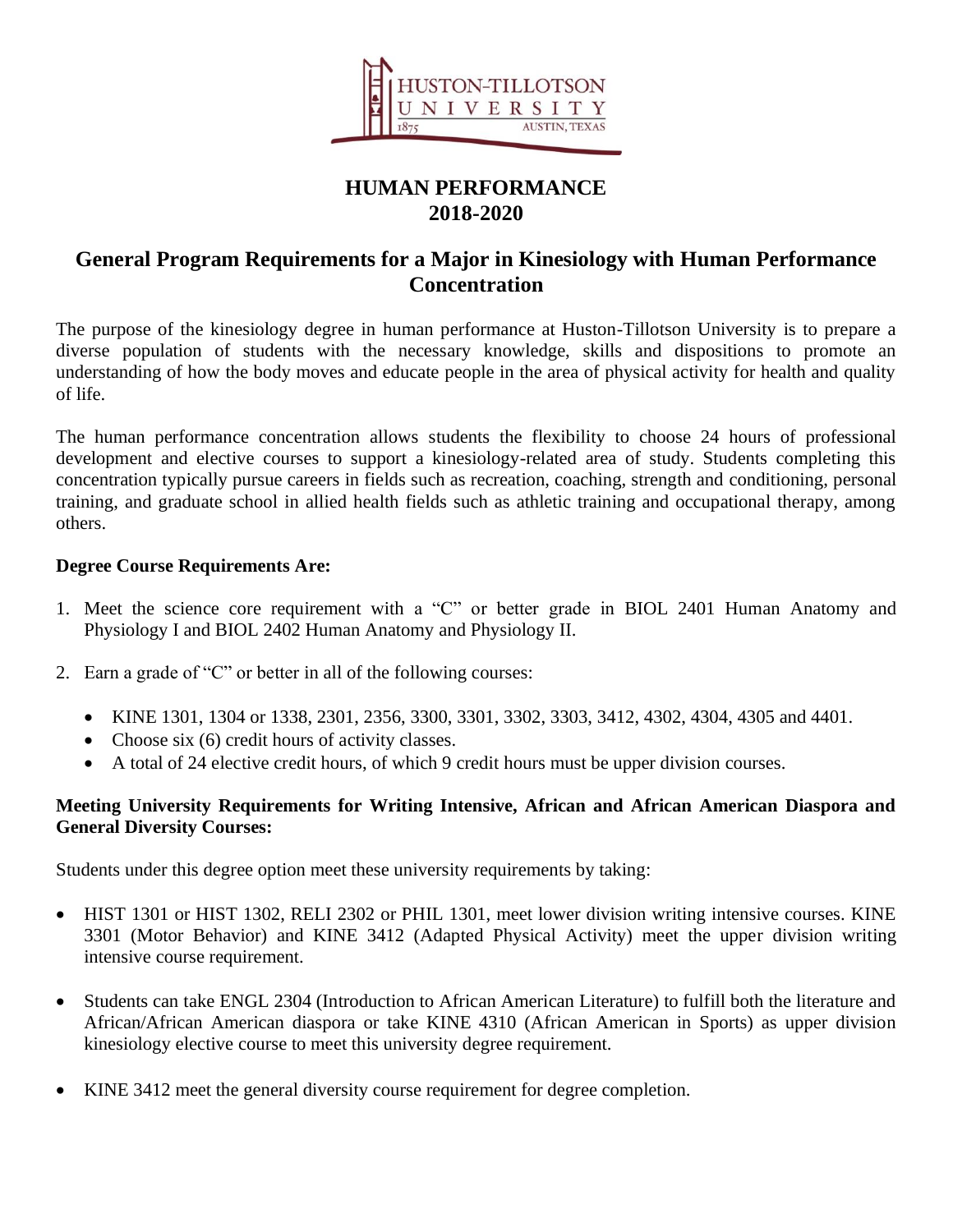#### **A SUGGESTED COURSE SEQUENCE FOR THE B.A. KINESIOLOGY HUMAN PERFORMANCE** TOTAL HOURS 120

|                    |         |                                  | <b>YEAR1</b>             |                    |         |                                |                         |
|--------------------|---------|----------------------------------|--------------------------|--------------------|---------|--------------------------------|-------------------------|
|                    |         | <b>FALL</b>                      |                          |                    |         | <b>SPRING</b>                  |                         |
| <b>UNIV</b>        | 1101    | Freshman Seminar I               | 1                        | <b>UNIV</b>        | 1102    | Freshman Seminar II            | $\mathbf{1}$            |
| <b>ENGL</b>        | 1301    | Intro to College                 | 3                        | <b>ENGL</b>        | 1302    | College Rhetoric &             | 3                       |
|                    |         | Composition                      |                          |                    |         | Composition                    |                         |
| <b>KINE</b>        |         | <b>Activity Course</b>           | 1                        | <b>COMM</b>        | 1315    | <b>Public Speaking</b>         | 3                       |
| <b>KINE</b>        |         | <b>Activity Course</b>           | 1                        | <b>MATH</b>        | 1314    | College Algebra                | 3                       |
| <b>KINE</b>        | 1304 or | Health and Wellness or           | 3                        | <b>PSCI</b>        | 1301 or | <b>American Government</b>     | 3                       |
|                    | 1338    | Concepts of Physical             |                          |                    | 1302    | (Federal or State and          |                         |
|                    |         | Fitness                          |                          |                    |         | Local)                         |                         |
| COSC               | 1300    | <b>Introduction to Computers</b> | 3                        |                    |         | Foreign Language II            | 3                       |
|                    |         | Foreign Language I               | 3                        |                    |         |                                |                         |
| <b>Total Hours</b> |         |                                  | 15                       | <b>Total Hours</b> |         |                                | 16                      |
|                    |         |                                  |                          |                    |         |                                |                         |
|                    |         |                                  | <b>YEAR 2</b>            |                    |         |                                |                         |
|                    |         | <b>FALL</b>                      |                          |                    |         | <b>SPRING</b>                  |                         |
| <b>KINE</b>        |         | <b>Activity Course</b>           | 1                        | <b>KINE</b>        |         | <b>Activity Course</b>         | 1                       |
| <b>BIOL</b>        | 2401    | Human Anatomy and                | 4                        | <b>BIOL</b>        | 2402    | Human Anatomy and              | 4                       |
|                    |         | Physiology I                     |                          |                    |         | Physiology II                  |                         |
| <b>KINE</b>        | 1301    | Foundations of Kinesiology       | 3                        |                    |         | Ethics/Religion Core           | 3                       |
|                    |         |                                  |                          |                    |         | (WI)                           |                         |
| <b>KINE</b>        | 2301    | Developmentally                  | 3                        |                    |         | Fine Arts Core                 | 3                       |
|                    |         | <b>Appropriate Activities</b>    |                          |                    |         |                                |                         |
| <b>HIST</b>        | 1301 or | U.S. History I or                | 3                        | <b>KINE</b>        |         | <b>Approved Elective</b>       | 3                       |
|                    | 1302    | U.S. History II (WI)             |                          |                    |         |                                |                         |
| <b>Total Hours</b> |         |                                  | <b>Total Hours</b><br>14 |                    |         |                                | 14                      |
|                    |         |                                  |                          |                    |         |                                |                         |
|                    |         |                                  | YEAR <sub>3</sub>        |                    |         |                                |                         |
|                    |         | <b>FALL</b>                      |                          |                    |         | <b>SPRING</b>                  |                         |
| <b>KINE</b>        |         | <b>Activity Course</b>           | $\mathbf 1$              | <b>KINE</b>        |         | <b>Activity Course</b>         | $\mathbf{1}$            |
| <b>ENGL</b>        |         | Literature (200 level            | 3                        | <b>KINE</b>        | 3303    | <b>Biomechanics</b>            | 3                       |
|                    |         | course)                          |                          |                    |         |                                |                         |
|                    |         | <b>Behavioral Science Core</b>   | 3                        | <b>KINE</b>        | 3301    | Motor Behavior (WI)            | 3                       |
| <b>KINE</b>        | 2356    | Care & Prevention of             | 3                        | <b>KINE</b>        | 4302    | Nutrition for Health & Fit     | 3                       |
|                    |         | Athletic Injuries                |                          |                    |         |                                |                         |
| <b>KINE</b>        | 3302    | Physiology of Exercise           | 3                        | <b>KINE</b>        | 3412    | Adapted PE (WI, GE)            | $\overline{4}$          |
| <b>KINE</b>        | 3300    | <b>Tests and Measurements</b>    | 3                        | <b>KINE</b>        |         | Approved Elective              | $\overline{\mathbf{3}}$ |
| <b>Total Hours</b> |         |                                  | 16                       | <b>Total Hours</b> |         |                                | 17                      |
|                    |         |                                  |                          |                    |         |                                |                         |
|                    |         |                                  |                          |                    |         |                                |                         |
|                    |         |                                  | <b>YEAR 4</b>            |                    |         |                                |                         |
|                    |         | <b>FALL</b>                      |                          |                    |         | <b>SPRING</b>                  |                         |
| <b>KINE</b>        | 4304    | Administration of Sport &        | 3                        | <b>KINE</b>        | 4305    | The Business of Sports         | 3                       |
|                    |         | <b>PE</b>                        |                          |                    |         |                                |                         |
| <b>KINE</b>        |         | Approved Elective                | 3                        | <b>KINE</b>        | 4401    | Human Performance              | 4                       |
|                    |         |                                  |                          |                    |         | Internship                     |                         |
| <b>KINE</b>        |         | <b>Approved Elective</b>         | 3                        | <b>KINE</b>        |         | <b>Approved Upper Division</b> | 3                       |
|                    |         |                                  |                          |                    |         | Elective                       |                         |
| <b>KINE</b>        |         | Approved Elective                | 3                        | <b>KINE</b>        |         | <b>Approved Upper Division</b> | 3                       |
|                    |         |                                  |                          |                    |         | Elective                       |                         |
| <b>KINE</b>        |         | <b>Approved Upper Division</b>   | 3                        |                    |         |                                |                         |
|                    |         | Elective                         |                          |                    |         |                                |                         |
| <b>Total Hours</b> |         | 15                               | <b>Total Hours</b>       |                    |         | 13                             |                         |